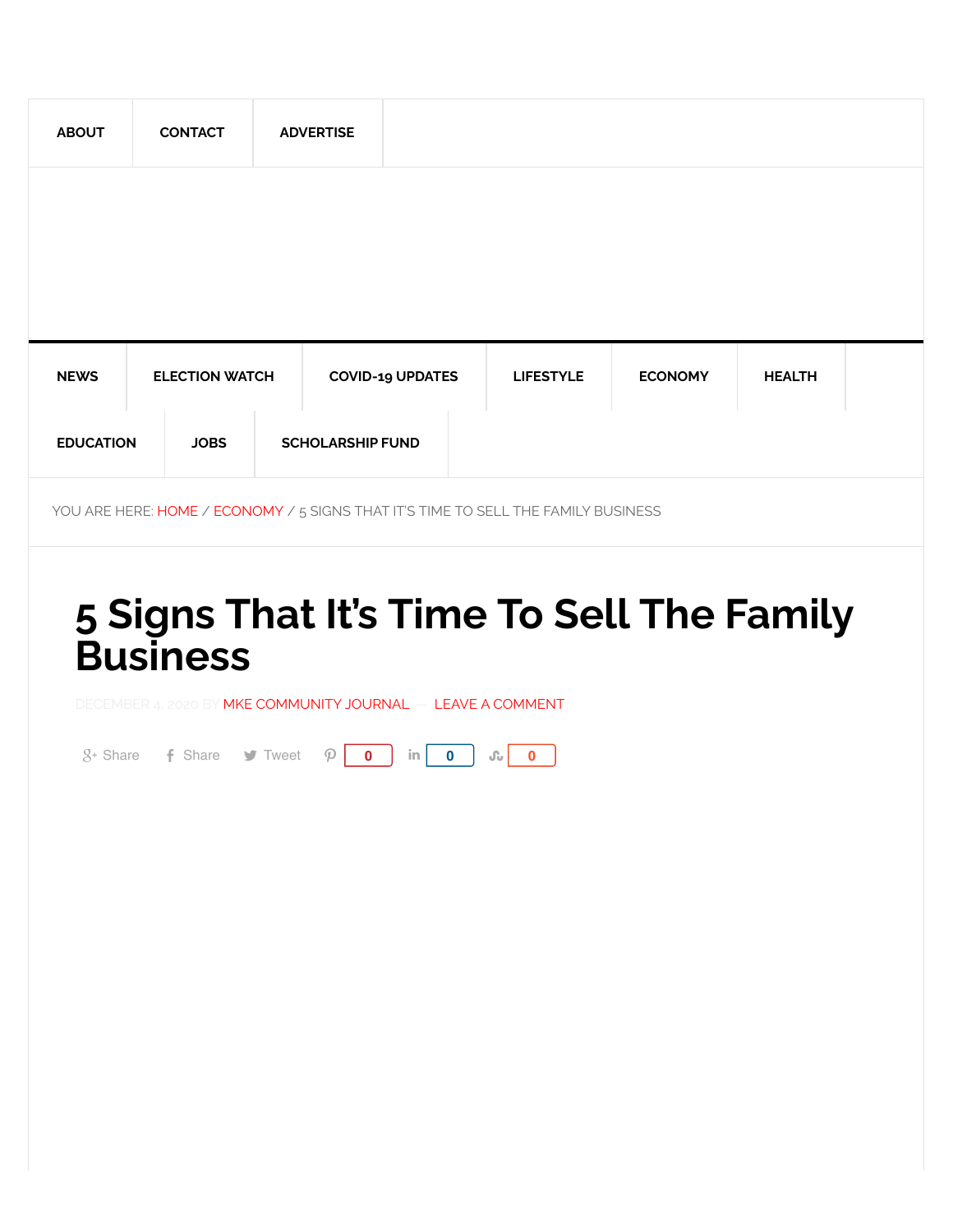

Owning and operating a family business is a big part of the American dream. The U.S. Census Bureau reports that 90% of all North American business enterprises are [family-owned](https://u7061146.ct.sendgrid.net/ls/click?upn=4tNED-2FM8iDZJQyQ53jATUXR4C3-2Fo1JCWowJPXZAhZ61A9sFihfc0qVKVpX1wIzONNFmoMaQhSmPyFsN8ZcQffT2nIJB9U8CK1OEiTthiUj8-3DGFz-_O3XWFiAdWrzzrOIt72qAuMlqzgZFlVA9rFdrpvV9L6nN-2FFLxkN7ZCmFUbRvfKcj0TgXu4dg-2FD1nlu-2B6r7bshaaLxzEVzn79-2BV2MNS-2FbwJr-2FmYwzADWe-2BuqWo20h7MB3h8sxwOfJiS-2BrRL9uGXYdjFWocp6hriDYacZa-2B7xUzJqXNzSOVvrZK66F8oE3UfOHxRdmiKgPmeZqZITrtlfhs-2BM1XLtsFiD7NqcWE5ANM7oZ5FRncmvqzIRc64nt7412ERNLC75h28gAzISbc-2FHXGIjdKAkATnC3Q1YARVHVAAckNjgrY-2B1Jiq0kr6hOH9dODEsCYswSEzD2uzRvE0ZGvfnIC66Z3-2FAOjXZJL4gelOmpY6Hu-2BNAP1JWYiwjWKOQ3X).

But along with realizing that dream comes a bittersweet reality for some family business owners – knowing when it's time to sell. And that can be a challenge as they wrestle with deep emotional ties to the business and various selling options, says Terry Monroe ([www.terrymonroe.com](https://u7061146.ct.sendgrid.net/ls/click?upn=TeZUXWpUv-2B6TCY38pVLo9rO9XhQ541XUqBv8G3i2V-2BCrlRYNebq2WNEgkCLqwXSOqCh4_O3XWFiAdWrzzrOIt72qAuMlqzgZFlVA9rFdrpvV9L6nN-2FFLxkN7ZCmFUbRvfKcj0TgXu4dg-2FD1nlu-2B6r7bshaaLxzEVzn79-2BV2MNS-2FbwJr-2FmYwzADWe-2BuqWo20h7MB3h8sxwOfJiS-2BrRL9uGXYdjFWocp6hriDYacZa-2B7xUzJqXNzSOVvrZK66F8oE3UfOHxRdmiKgPmeZqZITrtlfhs-2BM1XLtsFiD7NqcWE5ANM7obg73-2FDuNmFMgn-2BpnDBi1J87PmyihOUYiScevFl0tz6Jp373EsXFY-2FievxJcULBbDIIPu2hSsmkwLOotihvsnQLEqtTJVOsdW2eIDjVV-2FM6kw8OT-2BPHROSy5uvJHoQ0g6CCMrUzLdEk4VnqWAkuX-2BPp)), founder and president of American Business Brokers & Advisors (ABBA) and author of Hidden Wealth: The Secret to Getting Top Dollar for Your Business.

"One of the most challenging parts of owning and operating a family business is succession planning," Monroe says. "While many family business owners may dream of passing ownership of the business onto future generations, keeping the business within the family isn't always a viable option.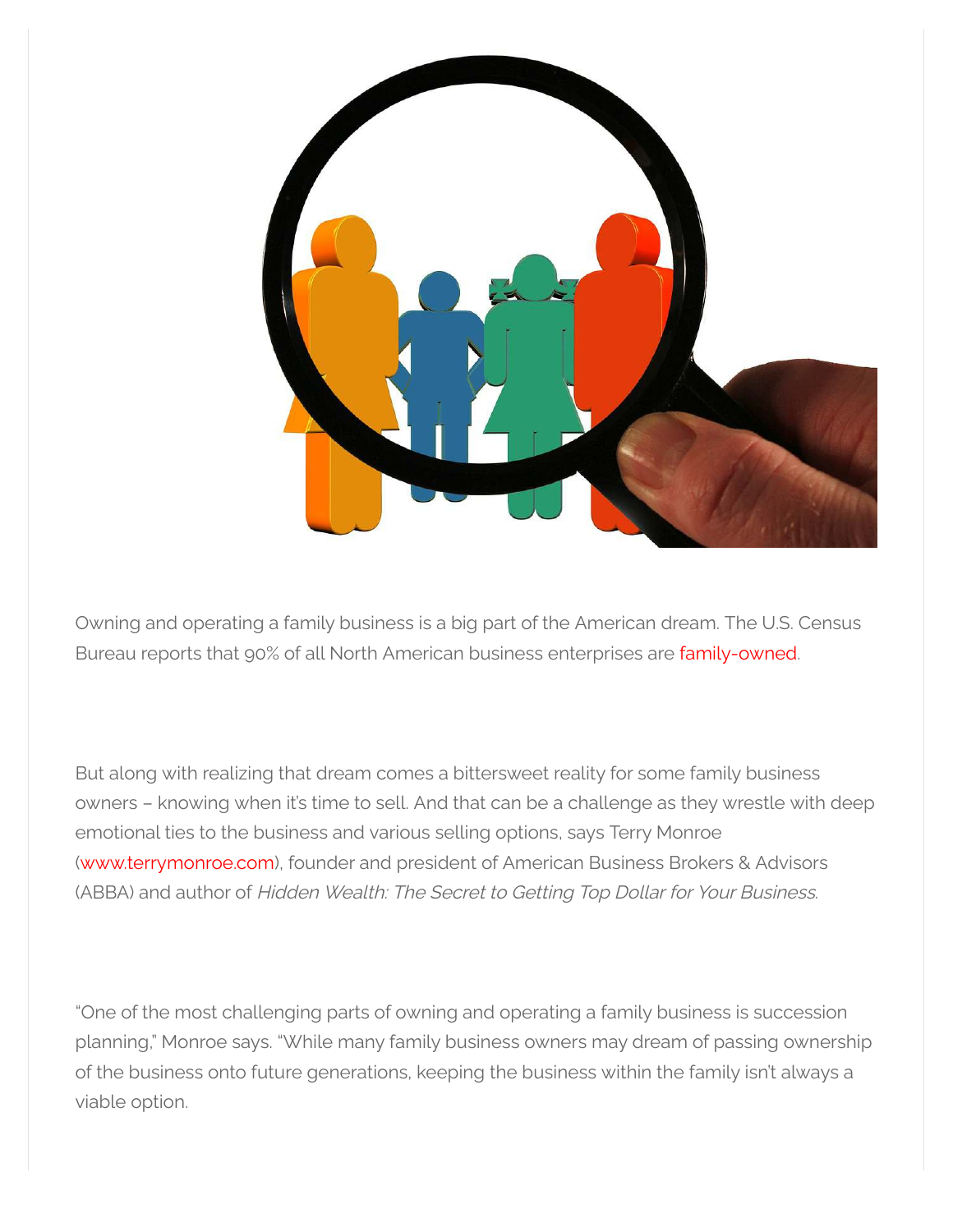"There are many other reasons owners come to the often hard, sometimes easy decision to sell – burnout, profitability, dramatic changes in their industry, a favorable tax climate, etc. But with the economy rapidly changing, it's a reckoning for some, a fork in the road, and you need to read the signs."

Monroe gives five signs that it's time to sell the family business:

- **Your children are not interested in the business.** "If you put your kids through college thanks mainly to a profitable small business, chances are they have their sights set on bigger goals when they graduate," Monroe says. "This realization can be painful to a parent. There is nothing wrong with laying out the facts regarding the opportunity that the family business presents to them, but forcing the company on your children will only result in resentment or poor performance, or both."
- **Your children are not capable.** Not everyone has what it takes to run a business, Monroe says, and when unqualified children are allowed to take over, the results can be disastrous. "This is where the saying 'Thunder, Blunder, Under' came from," Monroe says. "It means the first generation made the business successful, the second generation floundered and somehow kept the business together, and the third generation let the business go under."
- **Ownership has become too diluted. "**Unless the company is always growing, it is hard to support a growing number of owners," Monroe says. "This is true whether they work in the business or not, because the company can't keep paying salaries or dividends or bonuses to those not in the business or individuals who are not working full-time there. And having too many owners often disrupts the managing of the company."
- **You receive an offer you can't refuse**. This is rare, Monroe says, but when it happens you should know it is a great offer and take it. "Markets go up and markets go down," he says. "Regardless what kind of business you are in, you should always know what the market value of your business is in your industry."
- **Members of the next generation don't like working together.** Perhaps all of your children are capable, but they can't seem to get along. "If they are not getting along now," Monroe says, "it will only be worse once they are in business together. Turning the business over to them will impact your retirement plans, affect their lives, and possibly destroy the relationships they have with each other."